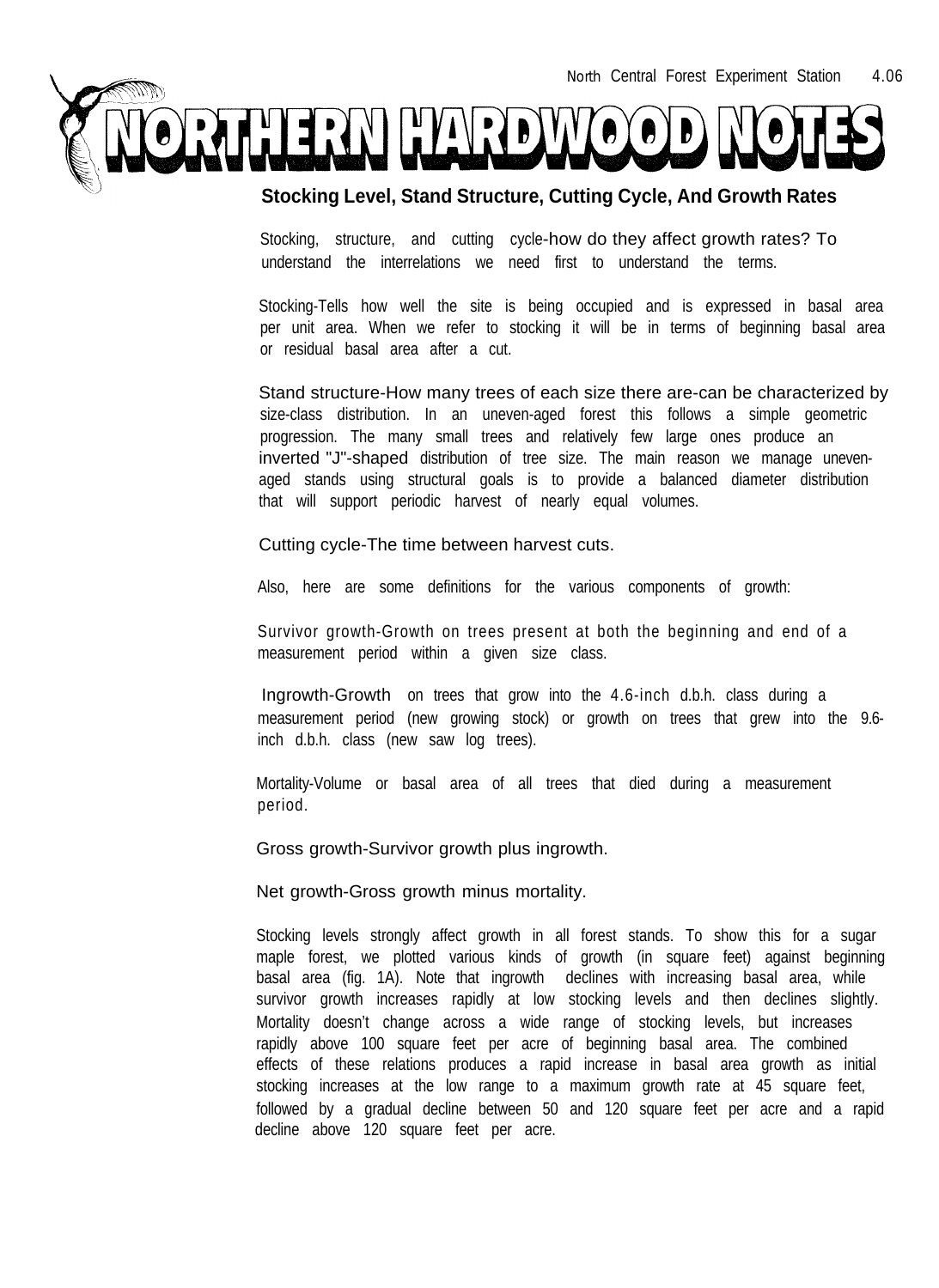



Cubic foot volume growth (fig. 1 B) and cordwood volume growth (fig. 1 C) show the same basic trends when related to beginning basal area. Both increase sharply at low basal areas, continue to increase at a reduced rate until 100 square feet, then decline sharply at higher stocking levels because of increasing mortality.

Board foot growth parallels growth in other units (table 1), except that optimum stocking is more obvious when you deal with saw logs. Maximum net growth in board feet occurs at 70 square feet of residual basal area. At 30 and 50 square feet of residual stocking, stands are understocked for survivor growth. At 90 square feet, ingrowth declines and mortality increases; both result in lower net growth.

Stand structure is generally said to be important in maintaining sustained yield in uneven-aged stands, but not important in affecting growth rates. However, we can show that the distribution of beginning stand basal area in saw log-size and polesize classes is a good indicator of future volume growth-both for uneven-age and even-age management.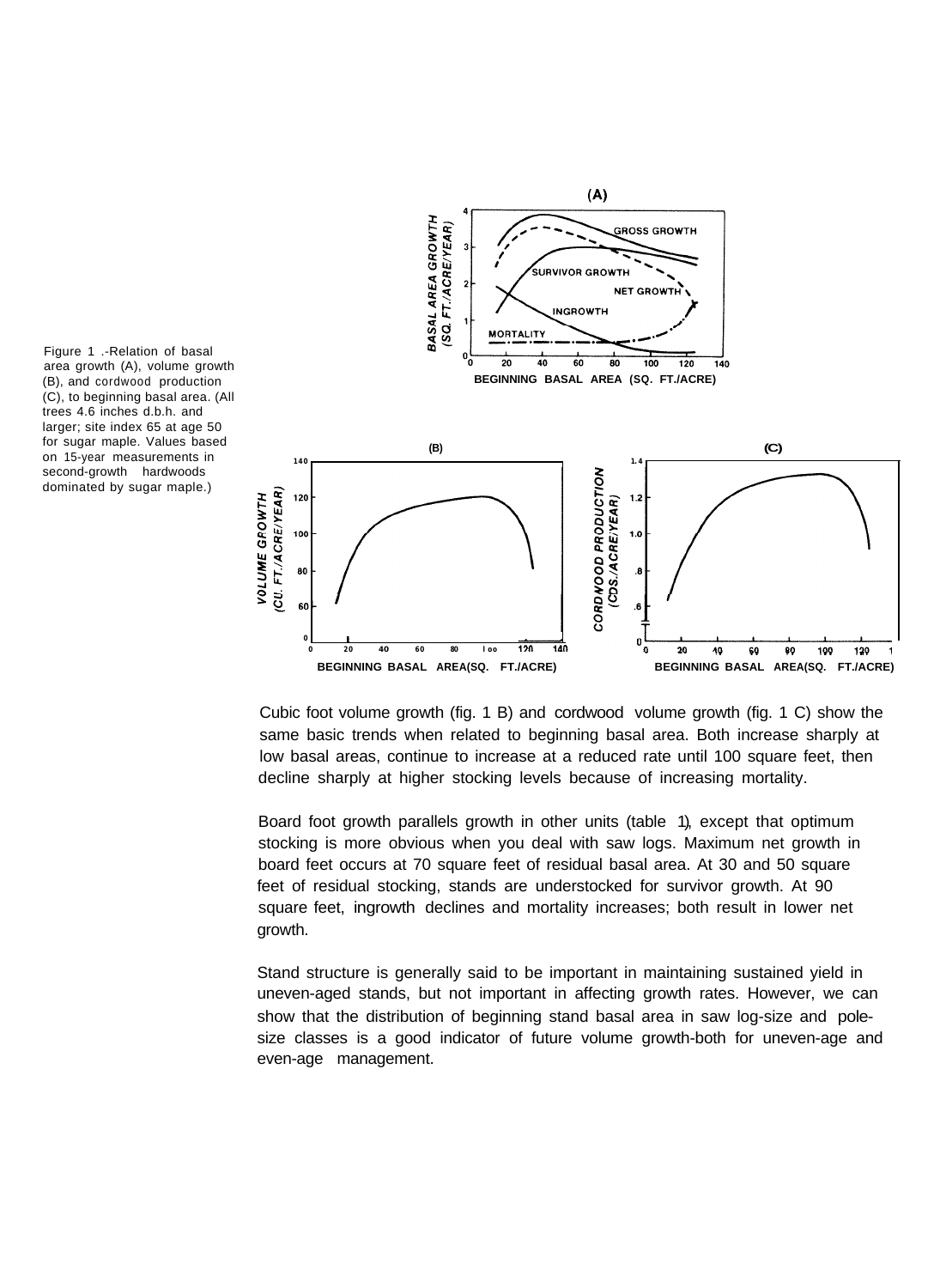**Residual <sup>1</sup> basal area** 30 50 70 90 **Survivor growth** 179 201 243 235 **lngrowth** 18 18 14 10 **Gross growth** 197 219 257 245 **Mortality** 20 15 22 32 **Net growth** 177 204 235 213

Table 1 *.-Average annual growth in board feet per acre (Scribner rule) for trees 9.6 inches d.b.h. and larger (values based on 20-year study in mature stands dominated by sugar maple)*

'Residual basal area for saw log size class.

To show this, we developed a model of beginning stocking in poles and saw logs with their corresponding board-foot yields (fig. 2). The same comparison in cubicfoot volume is in figure 3. The stands used in constructing these models were young and increasing rapidly in merchantable height, so we don't expect the high growth rates to be sustained. However, the trends for different combinations of stocking are meaningful for net volume growth.